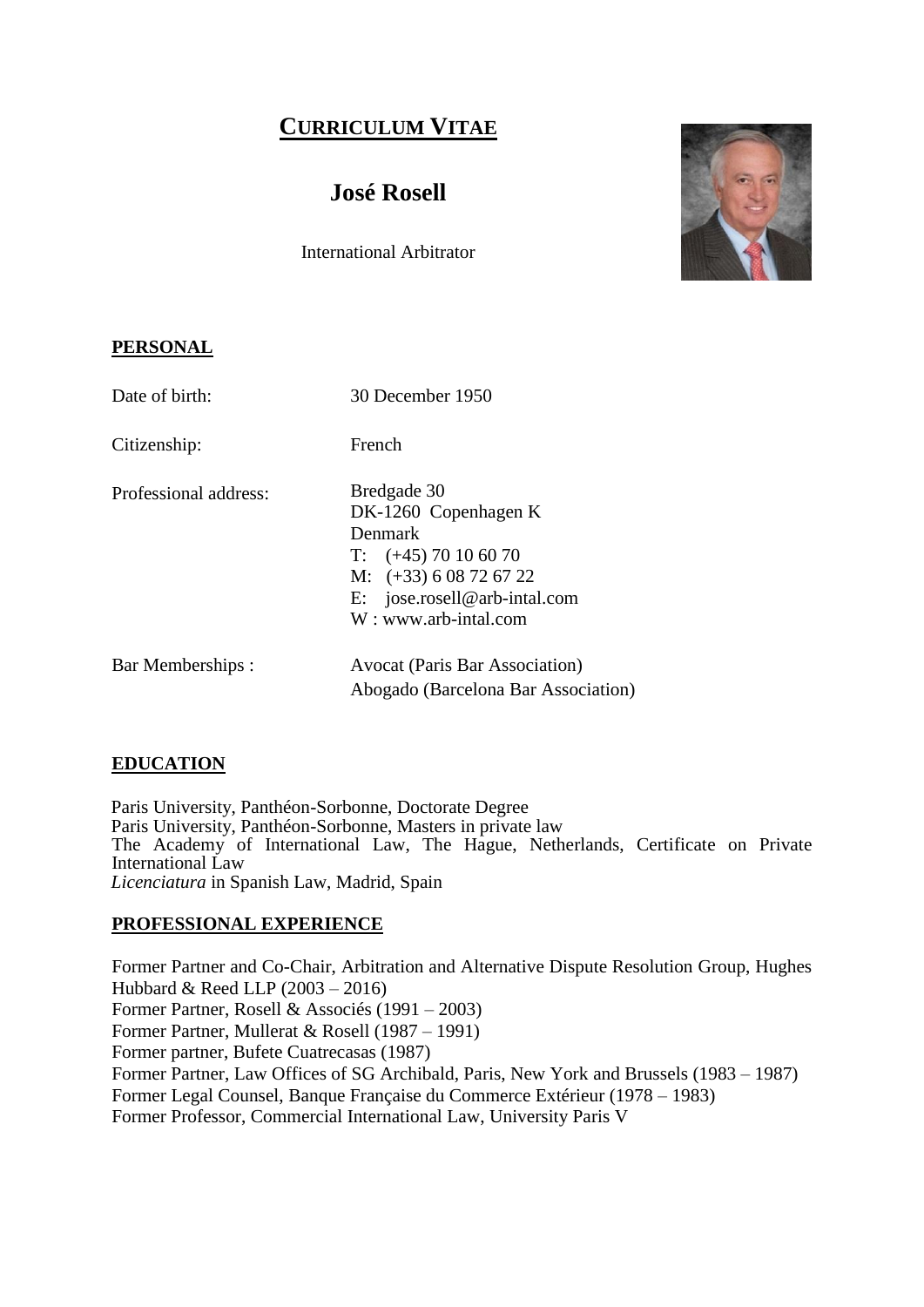#### **ARBITRATION EXPERIENCE**

Arbitrator (chairman, sole arbitrator and co-arbitrator) and Counsel, in more than 120 international arbitrations, both commercial and investor-state arbitrations (Institutional and *ad hoc*, including UNCITRAL arbitrations).

### **PANELS OF ARBITRATORS**

- Cámara de Arbitraje de Madrid
- Centre d'Arbitrage et de Médiation de Madagascar
- Centro de Arbitraje de la Cámara Boliviana de Hidrocarburos y Energia (CEAR)
- CEPANI
- Chamber of Conciliation, Mediation and Arbitration of Sao Paulo
- Corte Civil y Mercantil de Arbitraje (CIMA)
- Hong Kong International Arbitration Centre
- ICC-France
- Indian Council of Arbitration
- International Centre for Dispute Resolution
- Kuala Lumpur Regional Centre for Arbitration
- London Court of International Arbitration
- Pacific International Arbitration Centre (Vietnam)
- The Arbitral Tribunal of Barcelona
- The Chartered Institute of Arbitrators
- The Court of International Commercial Arbitration attached to the Chamber of Commerce and Industry of Romania
- The Japan Commercial Arbitration Association
- The Permanent Arbitration Court at the Croatian Chamber of Economy
- Vienna Arbitral Centre

### **MEMBER OF THE FOLLOWING ARBITRATION ASSOCIATIONS / INSTITUTIONS**

- Asociación Latinoamericana de Arbitraje
- Association Française de l'Arbitrage
- Austrian Arbitration Association
- Comité Français de l'Arbitrage
- Club Español de Arbitraje
- ICC-France
- ICC Institute of World Business Law
- ICC Latin American Arbitration Group
- International Council for Commercial Arbitration
- Institute for Transnational Arbitration (member of the Advisory Board)
- London Court of International Arbitration
- Paris, the Home of International Arbitration
- The Chartered Institute of Arbitrators
- Swedish Arbitration Association (member of the Executive Committee)
- Swiss Arbitration Association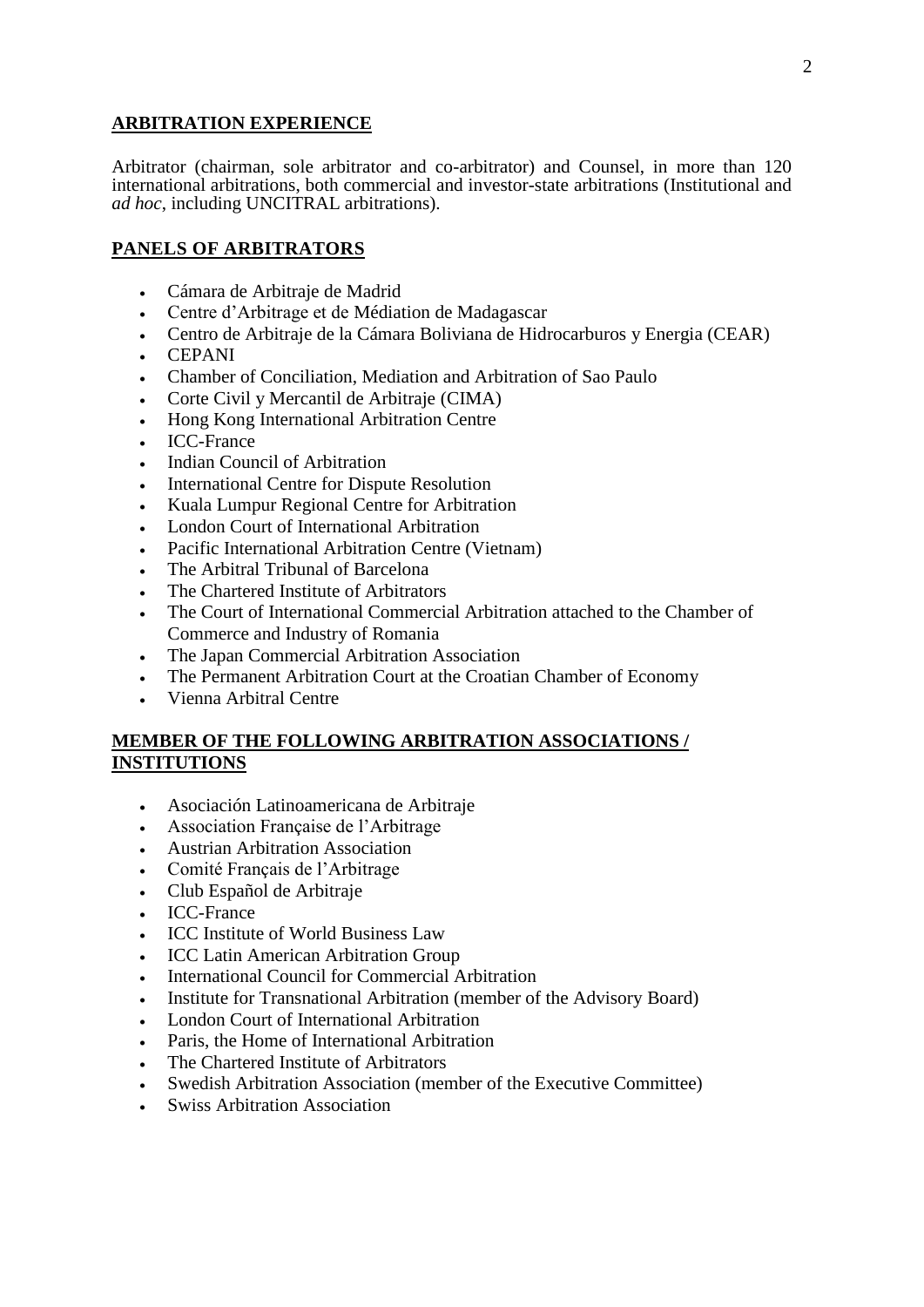### **OTHER RELEVANT ARBITRATION EXPERIENCE**

- Member of several *ad hoc* working groups and task forces of the ICC Commission on Arbitration and ADR
- Member of the ICCA / Queen Mary University Task Force on Third-Party Funding in International Arbitration
- Member of the Executive Committee of the Swedish Arbitration Association
- Member of the ILA International Committee on International Commercial Arbitration
- Professor, Courses for the Diploma on International Arbitration organized by the Chartered Institute of Arbitrators, Oxford, U.K.
- Lecturer at the University of Stockholm and the University of Montpellier

### **PUBLICATIONS**

- "El third-party funding y su impacto en el arbitraje internacional", Veinticinco Años de Arbitraje en España, Libro Conmemorativo de la CIMA (2015), p.261;
- "Les nouvelles règles d'expertise d'ICC", Échanges Internationaux (2015), n° 103, p. 12;
- The "ICC" Global Arbitration Review (2015), p. 35;
- "Le financement de l''arbitrage par les tiers", Échanges Internationaux (2014), n° 99, p. 15;
- The "ICC" Global Arbitration Review (2014), p. 48;
- "Los aportes de la reforma de 2011 del derecho francés del arbitraje internacional" in Libro Homenaje a Bernardo Cremades y Yves Derains, Instituto Peruano de Arbitraje (2013), Tome II, pp. 955-988;
- The "ICC" Global Arbitration Review (2013) p. 40;
- The "ICC" Global Arbitration Review (2012) p. 32;
- "L'Allocation des frais dans l'Arbitrage d'investissements Tendances" Décideurs Stratégie Finance et Droit (2011-2012), p. 164;
- The "ICC" Global Arbitration Review (2011), p. 19:
- "Arbitration Costs as Relief and/or Damages", Journal of International Arbitration, n° 2, Tome. 28 (2011) pp. 115-126;
- The " ICC" Global Arbitration Review (2010), p. 22;
- The "ICC" Global Arbitration Review (2009), p. 5;
- Auteur du chapitre sur la France dans Dispute Résolution: Arbitration (2008/2009), Tome 2: Arbitration, PLC Cross-border Handbooks (2008/2009), p. 89;
- "Le nouveau Règlement de la Chambre de Commerce de Stockholm de 2007 : Vers un certain alignement sur le Règlement de la CCI", Les Cahiers de l'Arbitrage N° 2008/1, Gazette du Palais 28-29, mars 2008, p. 29;
- "The CMS Case: A lesson for the future?", Journal of International Arbitration, n° 4, Tome 25 (2008), p. 493:
- The "ICC", Global Arbitration Review (2008), p. 5;